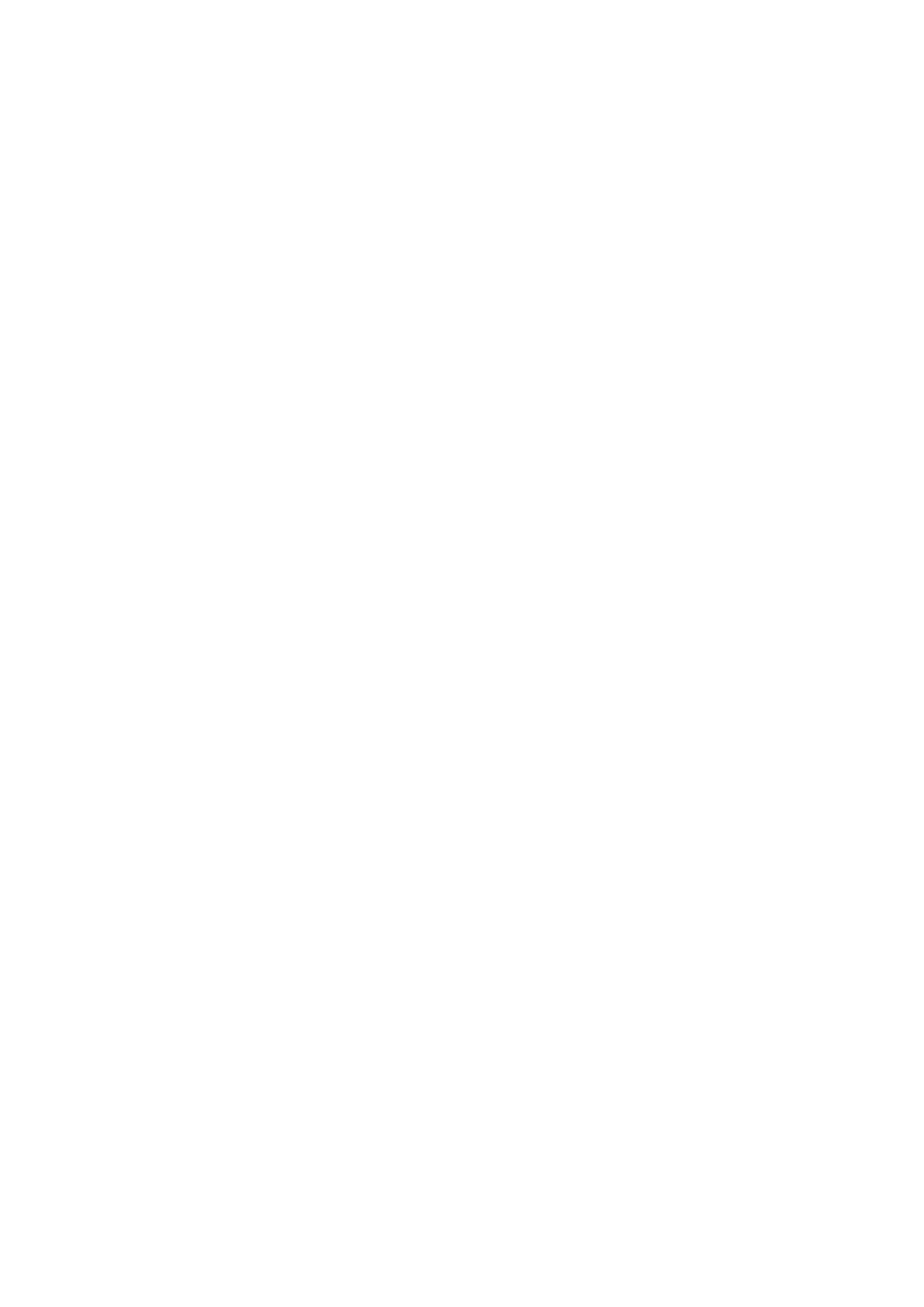# **AUSTRALIAN FILM, TELEVISION AND RADIO SCHOOL**

| 1.1 |  |
|-----|--|
| 1.2 |  |
| 1.3 |  |
|     |  |
| 2.1 |  |
|     |  |
| 3.1 |  |
| 3.2 |  |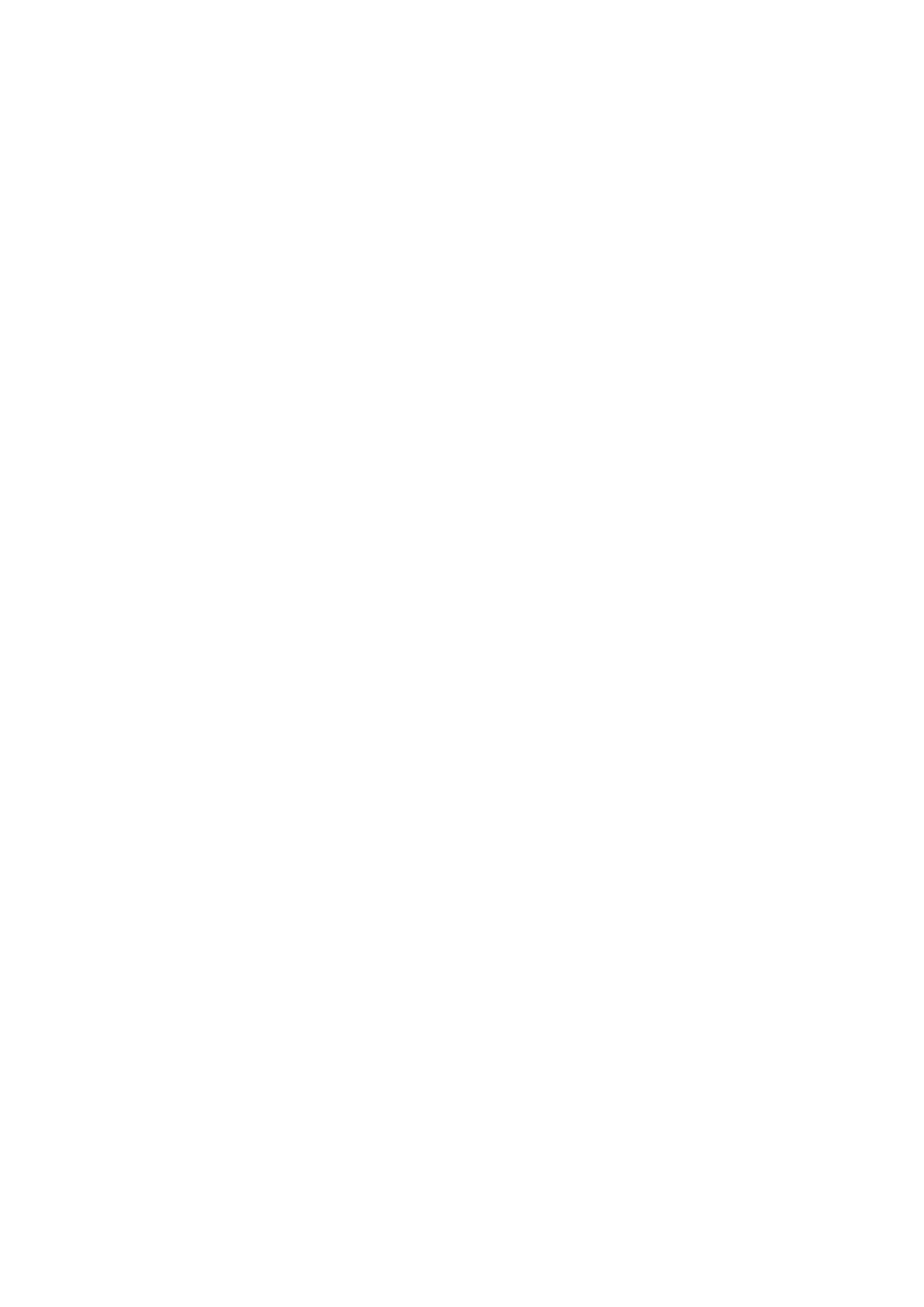# **AUSTRALIAN FILM, TELEVISION AND RADIO SCHOOL**

# <span id="page-4-0"></span>SECTION 1: ENTITY OVERVIEW AND RESOURCES

## <span id="page-4-1"></span>**1.1 STRATEGIC DIRECTION STATEMENT**

The Australian Film, Television and Radio School (AFTRS) is the national institution for education, training and research for the screen and broadcast industries. AFTRS helps build a strong local industry, empowering storytelling talent to create great Australian content and position it to engage local and international audiences.

AFTRS offers world-class, industry-relevant education and skills training with a focus on creativity and cultural entrepreneurship. AFTRS also deepens and broadens skills in practitioners through industry training events and thought leadership—drawing on partnerships and input from the screen and broadcast sectors and beyond. AFTRS explores new frontiers of storytelling and technology via research projects and hosts conversations that help creative practitioners grapple with challenges, new practices and ideas.

AFTRS partners across Australia to find great storytellers, whatever their background, and equip them with the skills they need to become the leaders of screen and broadcast industries internationally.

AFTRS recognises that in the context of major disruptions to traditional models in the screen and broadcast sectors, the skills of creative problem solving, collaboration, communication, 'big-picture' innovation and entrepreneurialism will become even more important and key to the ongoing success of our professional workforce.

AFTRS' purpose is to find and empower Australian talent to shape and share their stories with the world by delivering future-focused, industry-relevant education, research and training. AFTRS' vision is to be the reference point for innovation in screen, sound and story-making globally.

AFTRS' strategies are:

- **Outreach:** Empower all Australians to tell their stories, wherever they come from and whoever they are.
- **Talent Development:** Educate and train new talent to ensure innovative, relevant Australian content creators are supported on their journey into the screen and broadcast industry.
- **Industry Training:** Ensure current Australian screen and broadcast practitioners have the highest levels of skills required to compete in the international marketplace.
- **Research and Development:** Drive innovation in the screen and broadcast industry and practice-based education through research to ensure relevance and growth.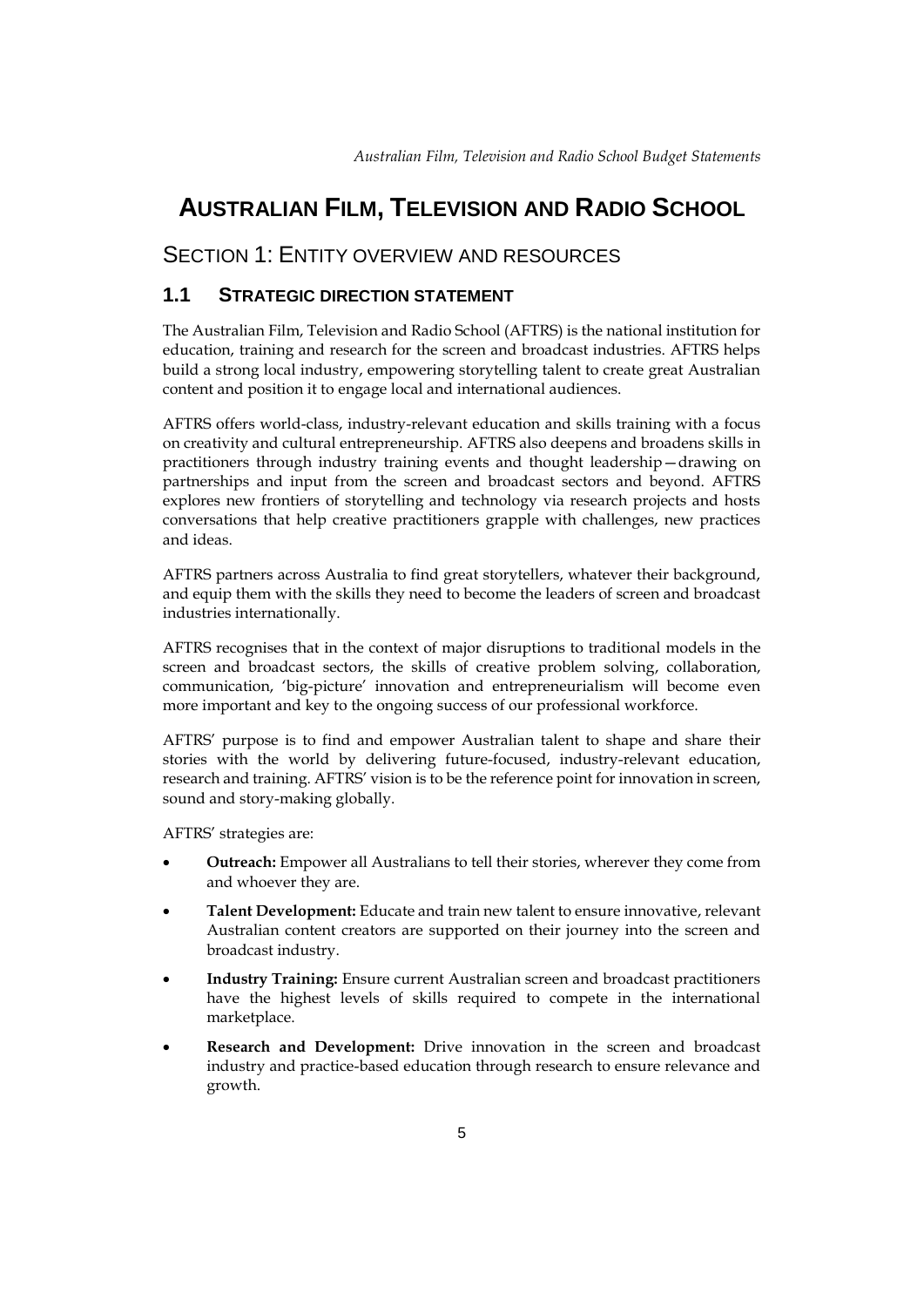- **Inclusion:** Ensure AFTRS reflects Australian society by supporting diversity across its activities.
- **Operations:** Ensure an efficient and effective financially sustainable organisation.
- **Communications:** Position AFTRS as a leading international cultural centre of excellence and innovation in education for the screen and broadcast industries.

These strategies ensure that AFTRS will achieve its Outcome and program in 2018–19 and over the forward estimates.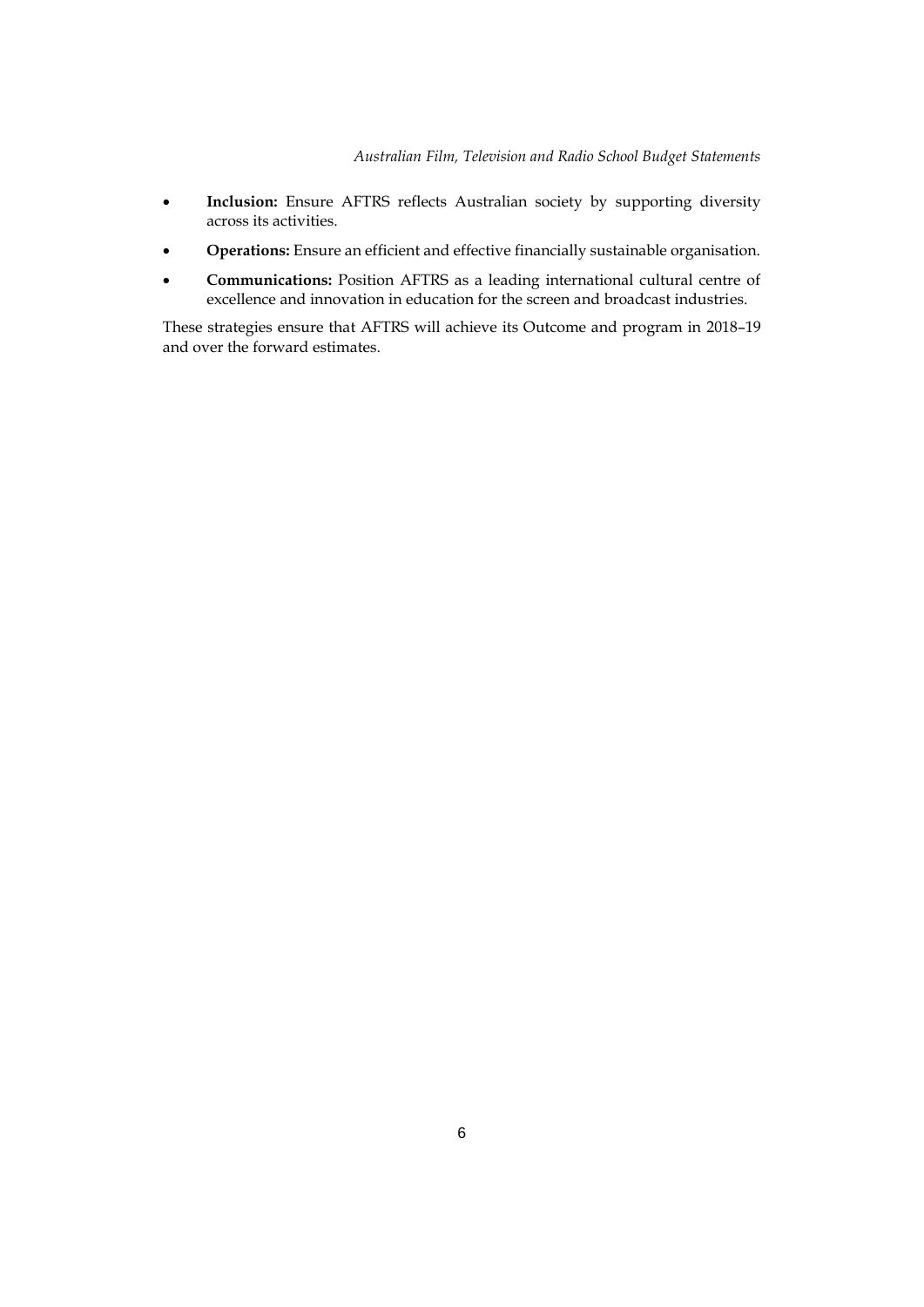# <span id="page-6-0"></span>**1.2 ENTITY RESOURCE STATEMENT**

Table 1.1 shows the total funding from all sources available to AFTRS for its operations and to deliver programs and services on behalf of the Government.

The table summarises how resources will be applied by outcome (government strategic policy objectives) and by departmental (for the AFTRS's operations) classification.

Information in this table is presented on a resourcing (that is, appropriations/cash available) basis, whilst the 'Budgeted expenses by Outcome 1' tables in Section 2 and the financial statements in Section 3 are presented on an accrual basis.

## **Table 1.1: AFTRS resource statement—Budget estimates for 2018–19 as at Budget May 2018**

|                                                    | $2017 - 18$ | 2018-19           |
|----------------------------------------------------|-------------|-------------------|
|                                                    | estimated   | estimate          |
|                                                    | actual      |                   |
|                                                    | \$'000      | \$'000            |
| Opening balance/cash reserves at 1 July            | 7,405       | 6,820             |
| <b>Funds from Government</b>                       |             |                   |
| Annual appropriations—ordinary annual services (a) |             |                   |
| Outcome 1                                          | 22,683      | 22,584            |
| Total annual appropriations                        | 22,683      | 22,584            |
| <b>Total funds from Government</b>                 | 22,683      | 22,584            |
| <b>Funds from other sources</b>                    |             |                   |
| Sale of goods and services                         | 9,106       | 9,900             |
| Interest                                           | 138         | 135               |
| Other                                              | 93          | $12 \overline{ }$ |
| Total funds from other sources                     | 9,337       | 10,047            |
| <b>Total net resourcing for AFTRS</b>              | 39,425      | 39,451            |
|                                                    |             |                   |
|                                                    | $2017 - 18$ | 2018-19           |

## <span id="page-6-1"></span>Average staffing level (number) 145

(a) Appropriation Bill (No.1) 2018–19.

AFTRS is not directly appropriated as it is a Corporate Commonwealth Entity. Appropriations are made to the Department of Communications and the Arts (a Non-Corporate Commonwealth Entity), which are then paid to AFTRS and are considered "departmental" for all purposes.

Please note: All figures shown above are GST exclusive—these may not match figures in the cash flow statement.

Prepared on a resourcing (that is, appropriations available) basis.

# **1.3 BUDGET MEASURES**

<span id="page-6-2"></span>AFTRS has no budget measures in the 2018–19 Budget.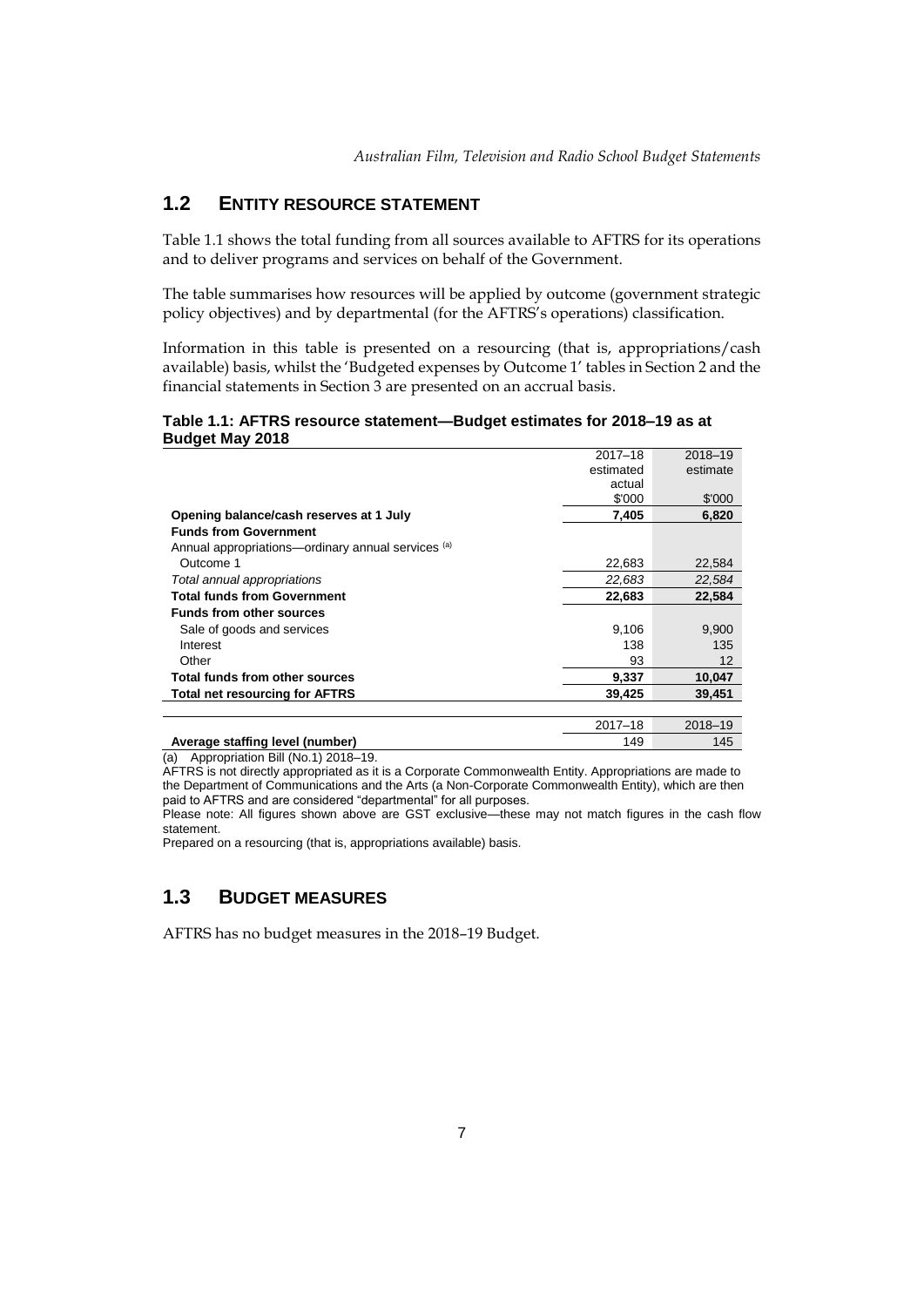# SECTION 2: OUTCOMES AND PLANNED PERFORMANCE

Government outcomes are the intended results, impacts or consequences of actions by the Government on the Australian community. Commonwealth programs are the primary vehicle by which government entities achieve the intended results of their outcome statements. Entities are required to identify the programs which contribute to government outcomes over the Budget and forward years.

Each outcome is described below together with its related programs. The following provides detailed information on expenses for each outcome and program, further broken down by funding source.

## **Note:**

Performance reporting requirements in the Portfolio Budget Statements are part of the enhanced Commonwealth performance framework established by the *Public Governance, Performance and Accountability Act 2013*. It is anticipated that the performance criteria described in Portfolio Budget Statements will be read with broader information provided in an entity's corporate plans and annual performance statements—included in Annual Reports—to provide an entity's complete performance story.

The most recent corporate plan for AFTRS can be found at: [www.aftrs.edu.au/\\_\\_data/assets/pdf\\_file/0020/71354/AFTRS12\\_CorpPlan2017\\_02.p](http://www.aftrs.edu.au/__data/assets/pdf_file/0020/71354/AFTRS12_CorpPlan2017_02.pdf) [df.](http://www.aftrs.edu.au/__data/assets/pdf_file/0020/71354/AFTRS12_CorpPlan2017_02.pdf)

The most recent annual performance statement can be found at: [www.aftrs.edu.au/\\_\\_data/assets/pdf\\_file/0008/73079/Annual-Report-20162017.pdf.](http://www.aftrs.edu.au/__data/assets/pdf_file/0008/73079/Annual-Report-20162017.pdf)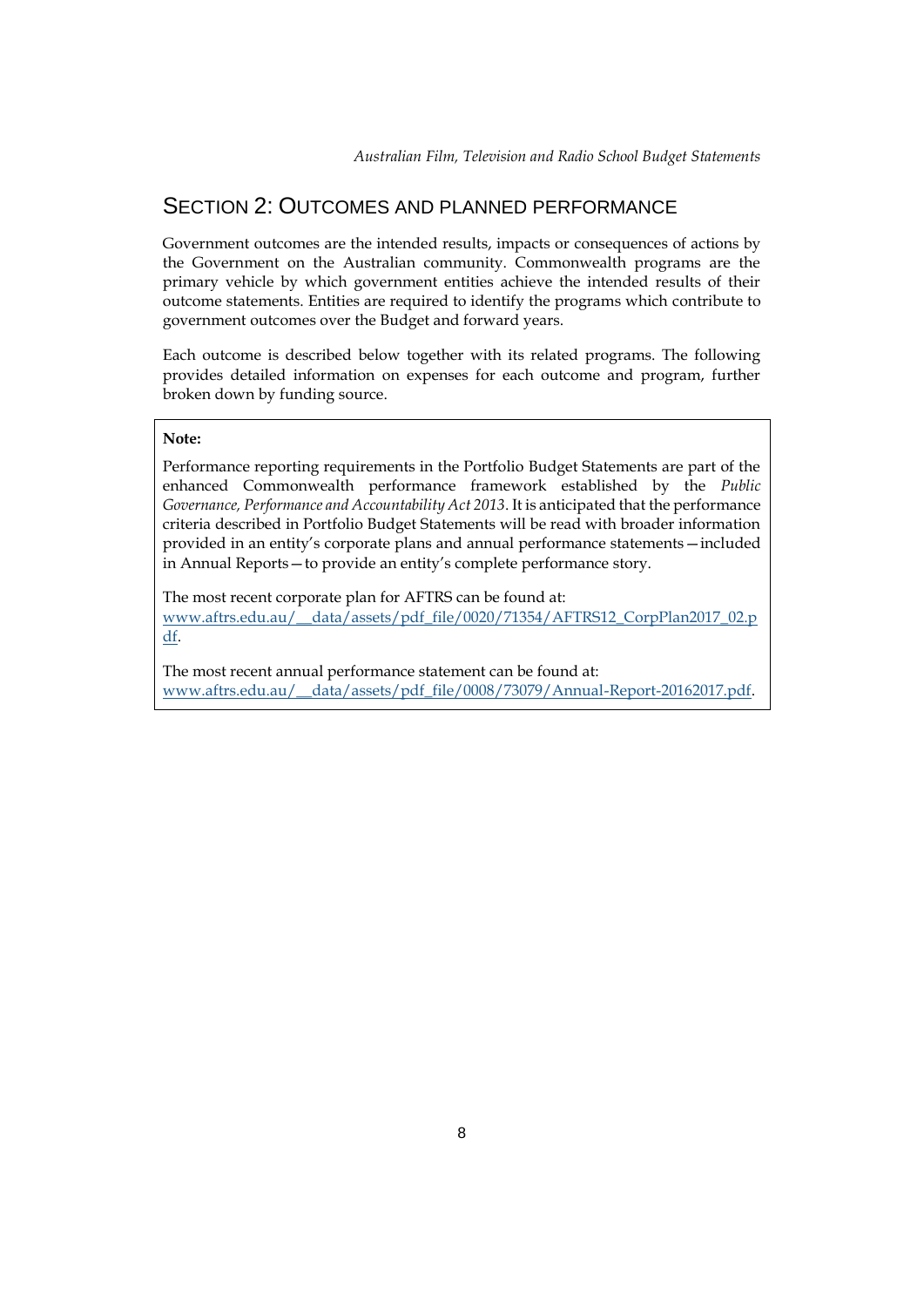# <span id="page-8-0"></span>**2.1 BUDGETED EXPENSES AND PERFORMANCE FOR OUTCOME 1**

**Outcome 1: Support the development of a professional screen arts and broadcast culture in Australia including through the provision of specialist industry-focused education, training, and research**

## **Budgeted expenses for Outcome 1**

This table shows how much the entity intends to spend (on an accrual basis) on achieving the outcome, broken down by program, as well as by Departmental funding sources.

| o                                                         |             |               |          |          |             |
|-----------------------------------------------------------|-------------|---------------|----------|----------|-------------|
|                                                           | $2017 - 18$ | 2018-19       | 2019-20  | 2020-21  | $2021 - 22$ |
|                                                           | Estimated   | <b>Budget</b> | Forward  | Forward  | Forward     |
|                                                           | actual      |               | estimate | estimate | estimate    |
|                                                           | \$'000      | \$'000        | \$'000   | \$'000   | \$'000      |
| Program 1.1: Australian Film, Television and Radio School |             |               |          |          |             |
| Revenue from Government                                   |             |               |          |          |             |
| Ordinary annual services                                  |             |               |          |          |             |
| (Appropriation Bill No. 1)                                | 22,683      | 22,584        | 22,627   | 22,825   | 23,005      |
| Revenues from other independent                           |             |               |          |          |             |
| sources                                                   | 9,337       | 10,047        | 10,576   | 11,016   | 11,435      |
| Total expenses for Program 1.1                            | 32,020      | 32,631        | 33,203   | 33,841   | 34,440      |
| Outcome 1 totals by resource type                         |             |               |          |          |             |
| Revenue from Government                                   |             |               |          |          |             |
| Ordinary annual services                                  |             |               |          |          |             |
| (Appropriation Bill No. 1)                                | 22,683      | 22,584        | 22,627   | 22,825   | 23,005      |
| Revenues from other independent                           |             |               |          |          |             |
| sources                                                   | 9,337       | 10,047        | 10,576   | 11,016   | 11,435      |
| <b>Total expenses for Outcome 1</b>                       | 32,020      | 32,631        | 33,203   | 33,841   | 34,440      |
|                                                           |             |               |          |          |             |
|                                                           | 2017-18     | 2018-19       |          |          |             |
| Average staffing level (number)                           | 149         | 145           |          |          |             |
|                                                           |             |               |          |          |             |

#### **Table 2.1.1: Budgeted expenses for Outcome 1**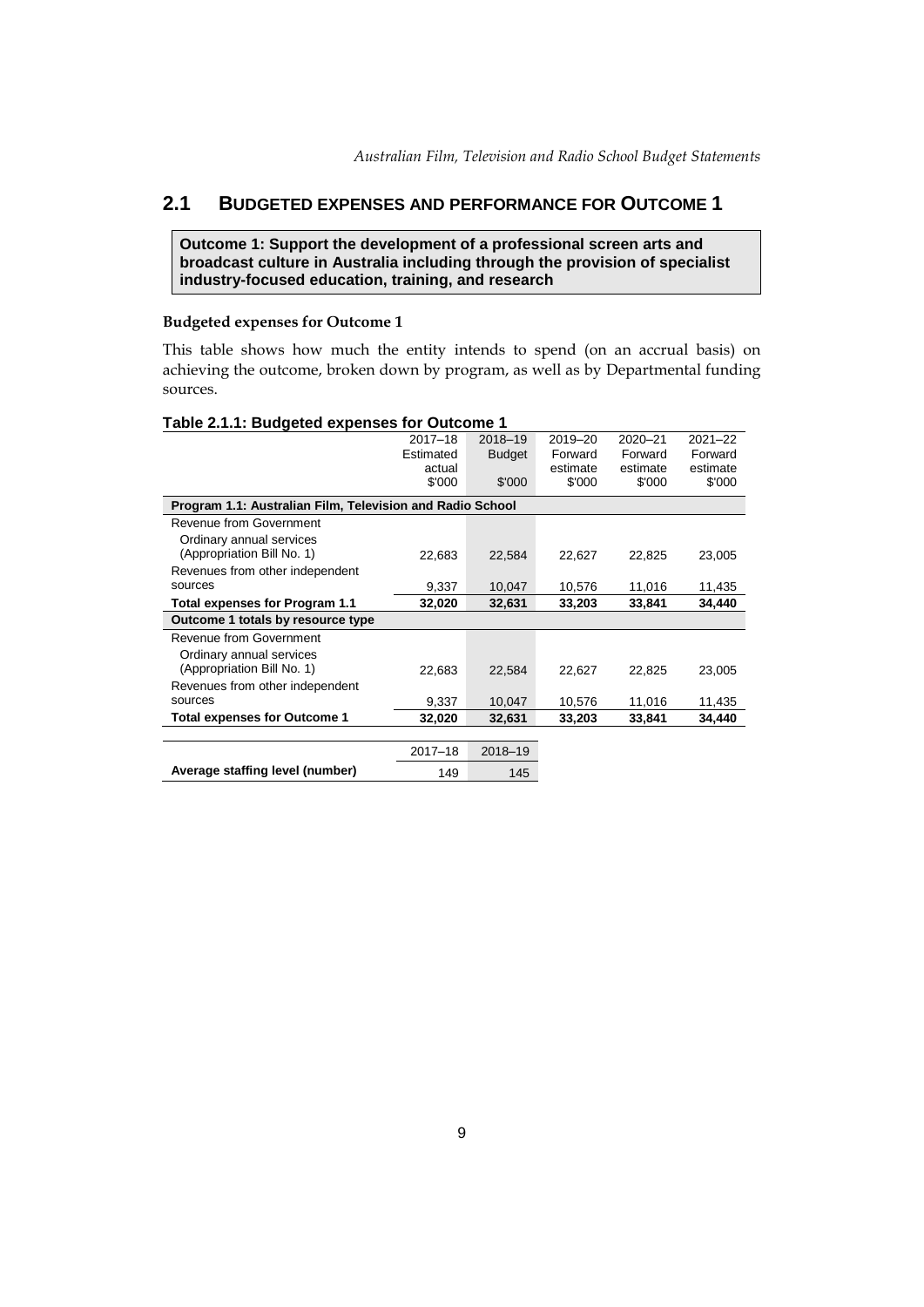### **Table 2.1.2: Performance criteria for Outcome 1**

Table 2.1.2 below details the performance criteria for each program associated with Outcome 1. It also summarises how each program is delivered and where 2018–19 Budget measures have created new programs or materially changed existing programs.

## **Outcome 1—Support the development of a professional screen arts and broadcast culture in Australia including through the provision of specialist industry-focused education, training, and research**

**Program 1.1**—Delivery of specialist education to meet the diverse creative needs of students and the skill requirements of industry by means of award courses, activities and events and through its Open Program

#### **Delivery**

Program 1.1 is delivered through higher education award courses, industry skills courses and workshops, outreach and schools programs, corporate courses, and research activities and publications. Target groups comprise potential and current film, television and radio students, members of the screen and broadcast industry, cultural and industry partners, and Indigenous Australians.

| <b>Performance information</b> |                                                                                                                                                                                                                     |                                                                                                                                                                                                                                                                       |  |  |  |  |  |
|--------------------------------|---------------------------------------------------------------------------------------------------------------------------------------------------------------------------------------------------------------------|-----------------------------------------------------------------------------------------------------------------------------------------------------------------------------------------------------------------------------------------------------------------------|--|--|--|--|--|
| Year                           | Performance criteria                                                                                                                                                                                                | <b>Targets</b>                                                                                                                                                                                                                                                        |  |  |  |  |  |
| $2017 - 18$                    | Outreach: Build awareness and<br>appreciation of Australian screen<br>broadcast<br>culture<br>and<br>and<br>empower all Australians to tell their<br>stories, wherever they come from<br>and whoever they are.      | <b>Expected to meet criterion</b><br>250 Open Program and Indigenous Unit<br>courses offered.<br>40 forums for industry practitioners to share<br>their expertise.<br>100 cultural and industry events held.<br>5,000 Open Program and Indigenous Unit<br>enrolments. |  |  |  |  |  |
|                                | Talent Development: Educate and<br>talent<br>train<br>new<br>to<br>ensure<br>Australian<br>innovative,<br>relevant<br>content creators are supported on<br>their journey into the screen and<br>broadcast industry. | <b>Expected to meet criterion</b><br>6 higher educational levels offered.<br>750 new student applications.<br>530 new and ongoing student enrolments.<br>90% eligible completions.                                                                                    |  |  |  |  |  |
|                                | Industry Training: Ensure current<br>Australian screen and broadcast<br>practitioners have the highest<br>levels of skills required to compete<br>in the international marketplace.                                 | <b>Expected to meet criterion</b><br>Annual consultation of national skills<br>requirements of industry.                                                                                                                                                              |  |  |  |  |  |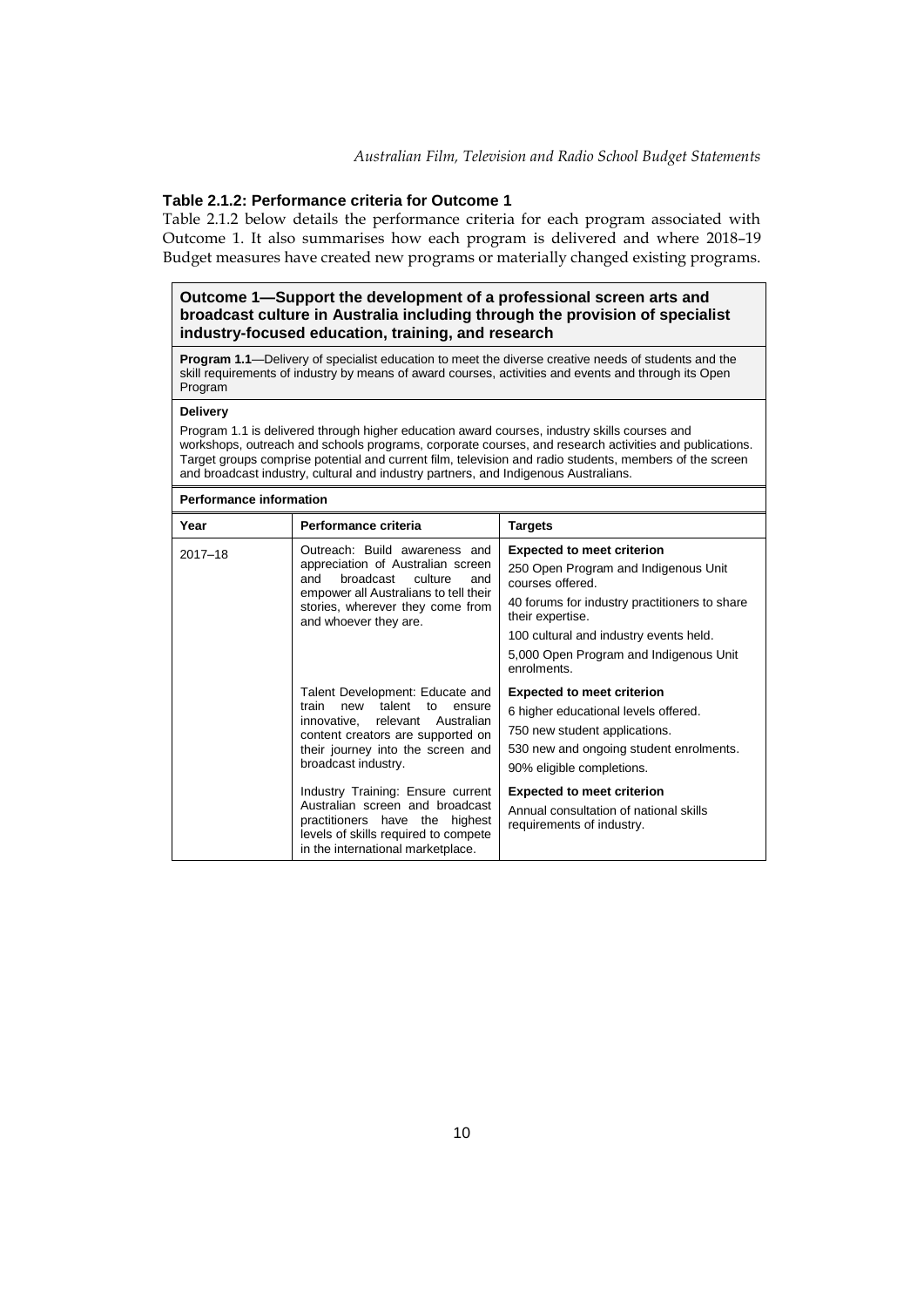| <b>Performance information</b>                                                                                                                                                                                    |                                                                                                                                                                                                                                                                                                                                                                                                                                                                                                                                                                                                                                           |                                                                                                                                                                                                                                                                                                                                                                                                                                          |  |  |  |  |  |
|-------------------------------------------------------------------------------------------------------------------------------------------------------------------------------------------------------------------|-------------------------------------------------------------------------------------------------------------------------------------------------------------------------------------------------------------------------------------------------------------------------------------------------------------------------------------------------------------------------------------------------------------------------------------------------------------------------------------------------------------------------------------------------------------------------------------------------------------------------------------------|------------------------------------------------------------------------------------------------------------------------------------------------------------------------------------------------------------------------------------------------------------------------------------------------------------------------------------------------------------------------------------------------------------------------------------------|--|--|--|--|--|
| Year                                                                                                                                                                                                              | Performance criteria                                                                                                                                                                                                                                                                                                                                                                                                                                                                                                                                                                                                                      | <b>Targets</b>                                                                                                                                                                                                                                                                                                                                                                                                                           |  |  |  |  |  |
| 2018-19                                                                                                                                                                                                           | <b>Build</b><br>Outreach:<br>awareness<br>and<br>appreciation of Australian screen and<br>broadcast culture and empower all<br>tell<br>their<br>Australians to<br>stories,<br>wherever they come from and whoever<br>they are.<br>Talent Development: Educate and train<br>talent to ensure innovative.<br>new<br>relevant Australian content creators are<br>supported on their journey into the<br>screen and broadcast industry.<br>Industry Training:<br>Ensure<br>current<br>Australian<br>broadcast<br>screen<br>and<br>practitioners have the highest levels of<br>skills required to compete in the<br>international marketplace. | 3,000 participants in AFTRS training.<br>50,000 views of AFTRS content and<br>events.<br>10 partnerships a year to deliver training<br>nationally.<br>425 award course applications received.<br>300 new and ongoing Award Course<br>student enrolments.<br>80% eligible completions.<br>200 industry practitioners.<br>Triennial consultation on national skills<br>requirements of industry.<br>2 industry research projects per year. |  |  |  |  |  |
| 2019–20 and beyond                                                                                                                                                                                                | As per 2018-19                                                                                                                                                                                                                                                                                                                                                                                                                                                                                                                                                                                                                            | As per 2018-19                                                                                                                                                                                                                                                                                                                                                                                                                           |  |  |  |  |  |
| AFTRS' purpose is to find and empower Australian talent to shape and share their<br><b>Purpose</b><br>stories with the world by delivering future-focused, industry-relevant education,<br>research and training. |                                                                                                                                                                                                                                                                                                                                                                                                                                                                                                                                                                                                                                           |                                                                                                                                                                                                                                                                                                                                                                                                                                          |  |  |  |  |  |

*Australian Film, Television and Radio School Budget Statements*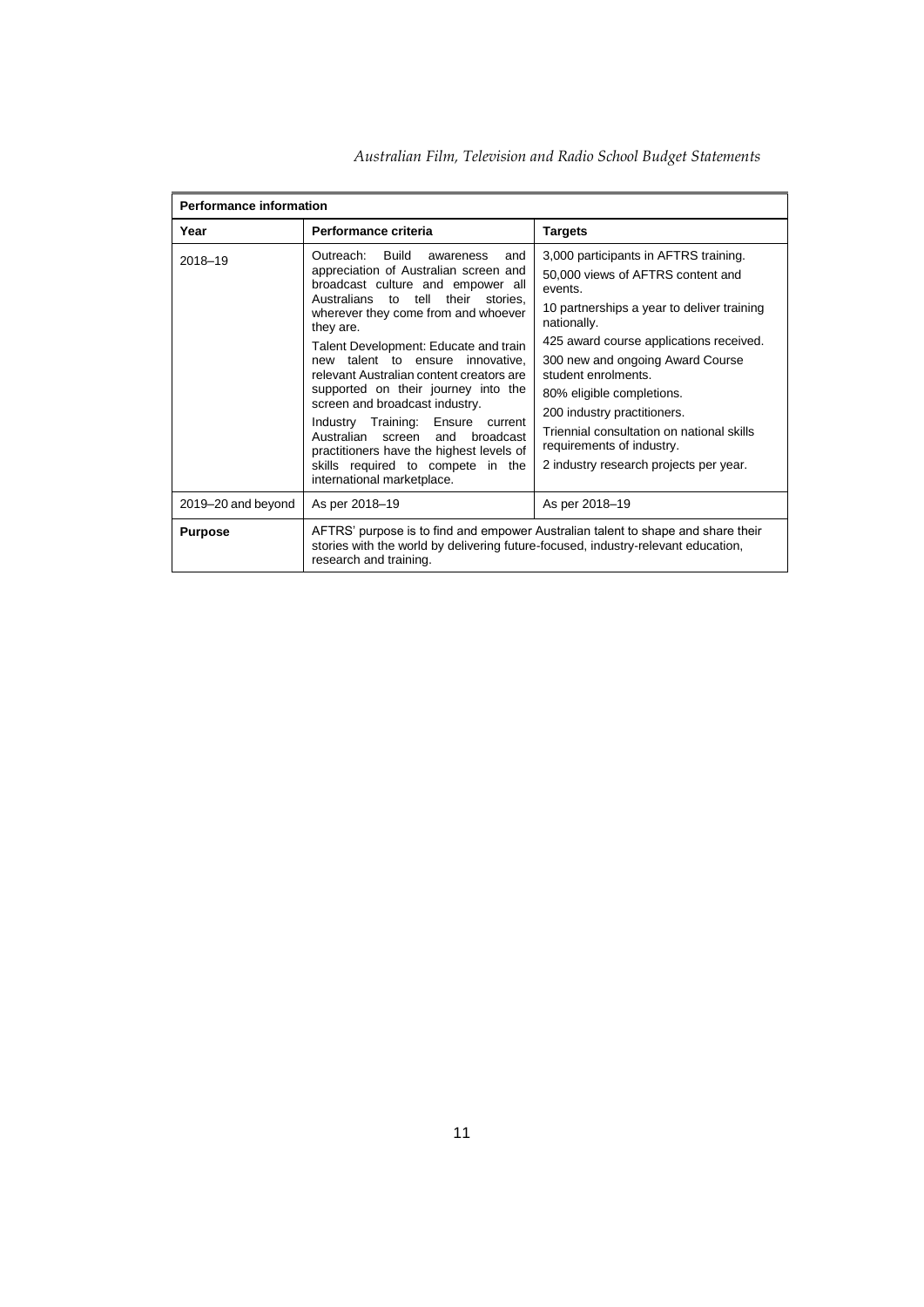# <span id="page-11-0"></span>SECTION 3: BUDGETED FINANCIAL STATEMENTS

<span id="page-11-1"></span>Section 3 presents budgeted financial statements which provide a comprehensive snapshot of AFTRS' finances for the 2018–19 Budget year, including the impact of Budget measures and resourcing on financial statements.

## **3.1 BUDGETED FINANCIAL STATEMENTS**

## **3.1.1 Explanatory notes and analysis of budgeted financial statements**

## **Comprehensive income statement**

Own-source revenue in 2018–19 is expected to increase by 7.6 percent. Award course fee income of \$6.0 million is anticipated to remain broadly in line with the 2017–18 forecast, and then is expected to grow by 5 percent each year to 2021–22. Income from the Open Program is budgeted to be \$3.5 million for 2018–19 (\$2.6 million for 2017–18) and then is expected to increase by 5 percent each year throughout the forward estimates period.

Employee costs are expected to rise by 2.8 percent in 2018–19 to \$19.5 million. Average staffing level is planned to decrease to 145 and stay within the guideline. Overall, total expenses for 2018–19 (\$32.6 million) is an increase of 1.9 per cent from 2017–18. Employee costs are expected to rise 1.5 percent annually to \$20.4 million by 2021–22. AFTRS continues to maintain a break-even target.

## **Departmental balance sheet**

The budgeted balance sheet is based on the latest June 2018 forecast with due consideration to flow-ons from the capital expenditure budget, income statements and cash inflows and outflows.

Net equity is forecast to be \$11.1 million at 30 June 2019 and remain stable across the forward estimates period.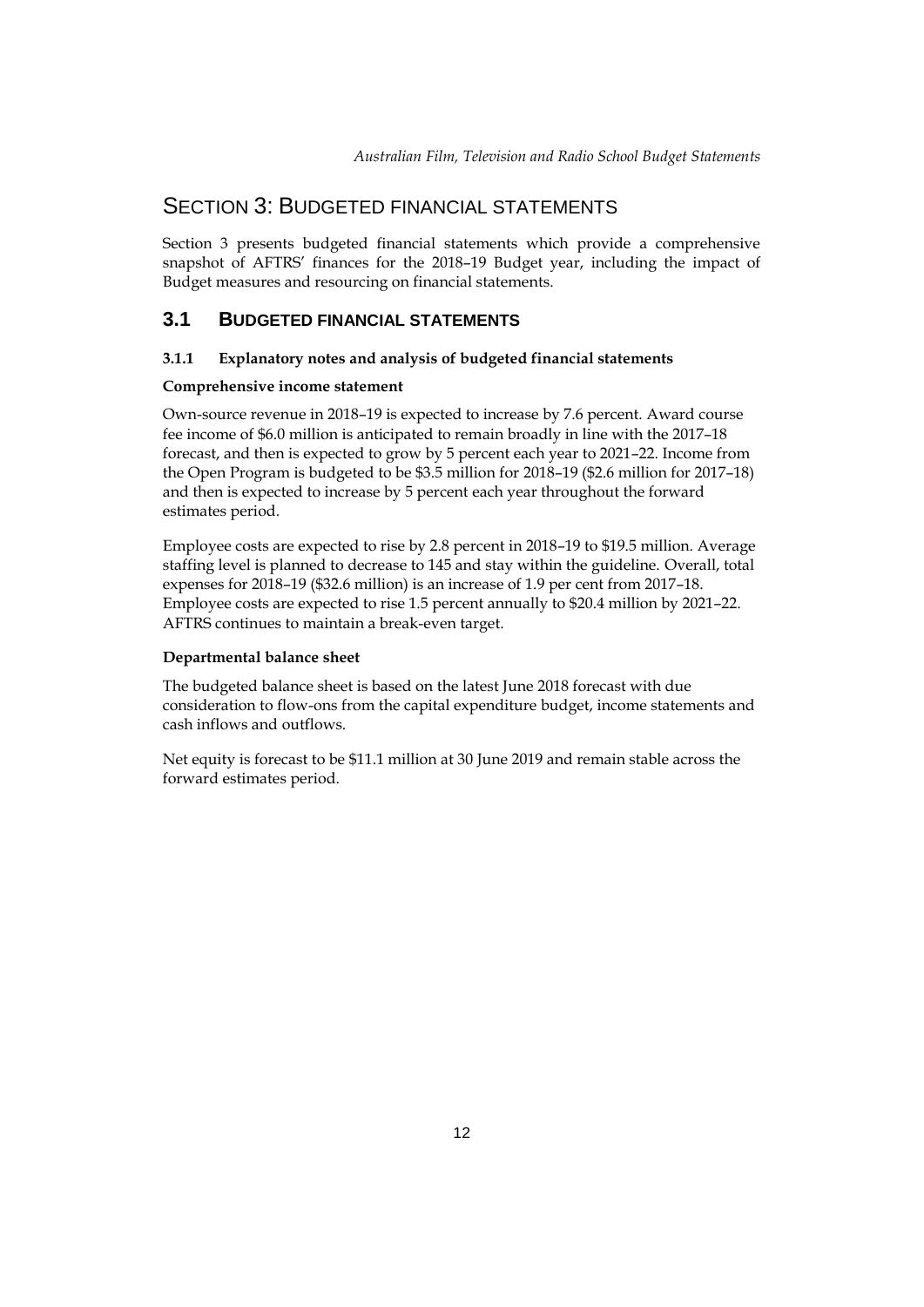# <span id="page-12-0"></span>**3.2 BUDGETED FINANCIAL STATEMENTS TABLES**

### **Table 3.1: Comprehensive income statement (showing net cost of services) for the period ended 30 June**

|                                              | $2017 - 18$ | 2018-19       | 2019-20        | 2020-21  | $2021 - 22$ |
|----------------------------------------------|-------------|---------------|----------------|----------|-------------|
|                                              | Estimated   | <b>Budget</b> | Forward        | Forward  | Forward     |
|                                              | actual      |               | estimate       | estimate | estimate    |
|                                              | \$'000      | \$'000        | \$'000         | \$'000   | \$'000      |
| <b>EXPENSES</b>                              |             |               |                |          |             |
| Employee benefits                            | 18,973      | 19,497        | 19,789         | 20,086   | 20,410      |
| <b>Suppliers</b>                             | 10.952      | 11.141        | 11.364         | 11.591   | 11,823      |
| Depreciation and amortisation                | 2,095       | 1,993         | 2,050          | 2,164    | 2,207       |
| <b>Total expenses</b>                        | 32,020      | 32,631        | 33,203         | 33,841   | 34,440      |
| LESS:                                        |             |               |                |          |             |
| <b>OWN-SOURCE INCOME</b>                     |             |               |                |          |             |
| <b>Own-source revenue</b>                    |             |               |                |          |             |
| Sale of goods and rendering of services      | 9,106       | 9,900         | 10,429         | 10,869   | 11,288      |
| Interest                                     | 138         | 135           | 135            | 135      | 135         |
|                                              |             |               |                |          |             |
| Other                                        | 72          | 12            | 12             | 12       | 12          |
| Total own-source revenue                     | 9,316       | 10,047        | 10,576         | 11,016   | 11,435      |
| Gains                                        |             |               |                |          |             |
| Sale of assets                               | 21          |               |                |          |             |
| <b>Total gains</b>                           | 21          |               |                |          |             |
| Total own-source income                      | 9,337       | 10,047        | 10,576         | 11,016   | 11,435      |
| Net (cost of)/contribution by services       | (22,683)    | (22,584)      | (22,627)       | (22,825) | (23,005)    |
| Revenue from Government                      | 22,683      | 22,584        | 22,627         | 22,825   | 23,005      |
| Surplus/(deficit) attributable to the        |             |               |                |          |             |
| <b>Australian Government</b>                 | ٠           |               |                |          |             |
| Total comprehensive income/(loss)            | -           |               | $\blacksquare$ |          |             |
| Total comprehensive income/(loss)            |             |               |                |          |             |
| attributable to the Australian<br>Government |             |               |                |          |             |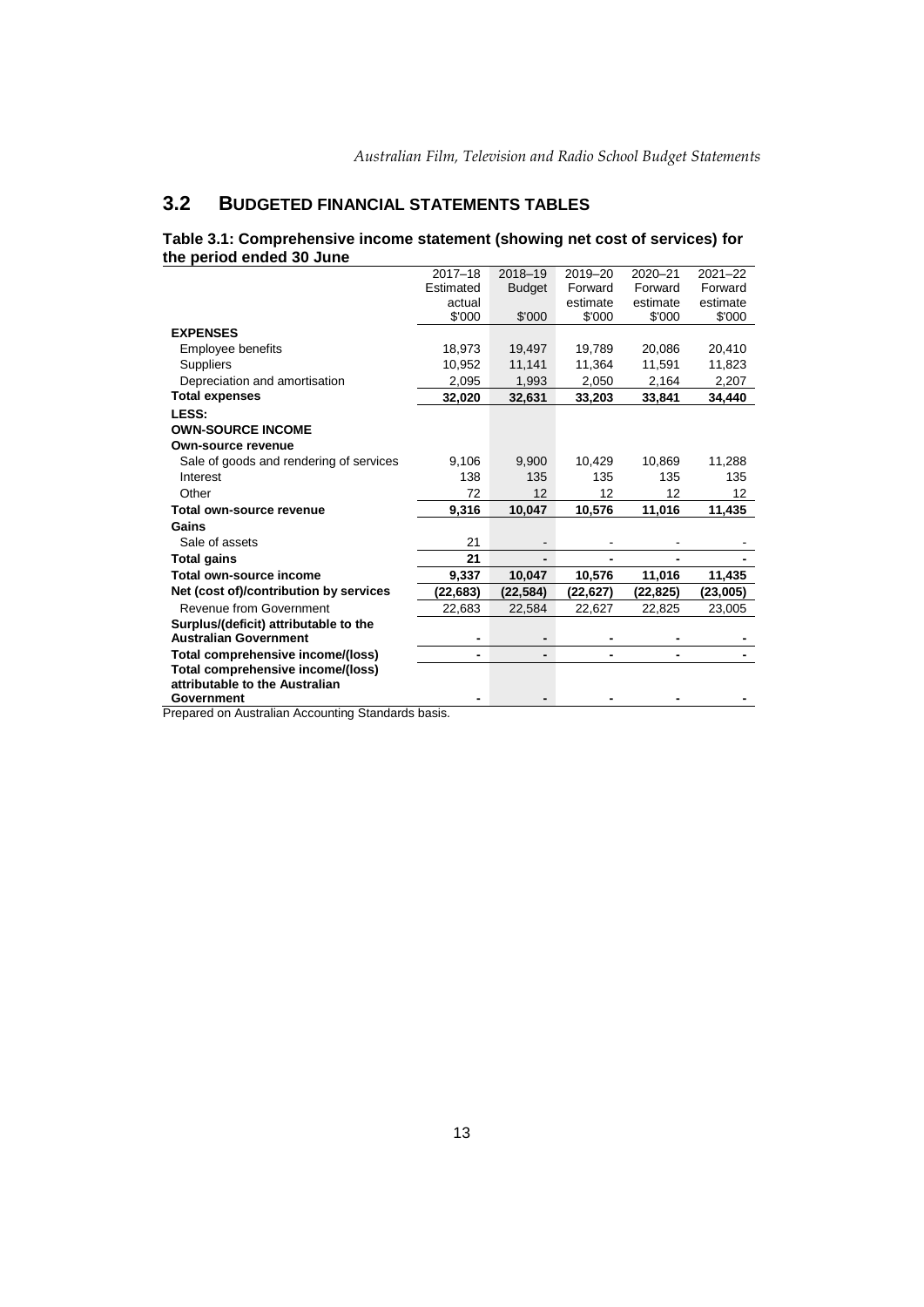|                                   | $2017 - 18$ | <br>2018-19   | u. vv vu.iv<br>2019-20 | 2020-21  | $2021 - 22$ |
|-----------------------------------|-------------|---------------|------------------------|----------|-------------|
|                                   | Estimated   | <b>Budget</b> | Forward                | Forward  | Forward     |
|                                   | actual      |               | estimate               | estimate | estimate    |
|                                   | \$'000      | \$'000        | \$'000                 | \$'000   | \$'000      |
| <b>ASSETS</b>                     |             |               |                        |          |             |
| <b>Financial assets</b>           |             |               |                        |          |             |
| Cash and cash equivalents         | 6,820       | 6,711         | 6,840                  | 7,142    | 7,540       |
| Trade and other receivables       | 3,732       | 4,003         | 4,203                  | 4,413    | 4,634       |
| Other financial assets            | 158         | 156           | 156                    | 159      | 160         |
| <b>Total financial assets</b>     | 10,710      | 10,870        | 11,199                 | 11,714   | 12,334      |
| <b>Non-financial assets</b>       |             |               |                        |          |             |
| Property, plant and equipment     | 7,491       | 7,359         | 7,011                  | 6,583    | 5,988       |
| Intangibles                       | 1,463       | 1,568         | 1,646                  | 1,730    | 1,788       |
| Prepayments                       | 445         | 445           | 445                    | 345      | 345         |
| <b>Total non-financial assets</b> | 9,399       | 9,372         | 9,102                  | 8,658    | 8,121       |
| <b>Total assets</b>               | 20,109      | 20,242        | 20,301                 | 20,372   | 20,455      |
| <b>LIABILITIES</b>                |             |               |                        |          |             |
| <b>Payables</b>                   |             |               |                        |          |             |
| <b>Suppliers</b>                  | 1,225       | 1,246         | 1,270                  | 1,295    | 1,321       |
| Other payables                    | 4.582       | 4,668         | 4,683                  | 4.708    | 4,744       |
| <b>Total payables</b>             | 5,807       | 5,914         | 5,953                  | 6,003    | 6,065       |
| <b>Provisions</b>                 |             |               |                        |          |             |
| Employee provisions               | 3,206       | 3,232         | 3,252                  | 3,273    | 3,294       |
| <b>Total provisions</b>           | 3,206       | 3,232         | 3,252                  | 3,273    | 3,294       |
| <b>Total liabilities</b>          | 9,013       | 9,146         | 9,205                  | 9,276    | 9,359       |
| <b>Net assets</b>                 | 11,096      | 11,096        | 11,096                 | 11,096   | 11,096      |
| <b>EQUITY</b>                     |             |               |                        |          |             |
| Reserves                          | 175         | 175           | 175                    | 175      | 175         |
| Retained surplus (accumulated     |             |               |                        |          |             |
| deficit)                          | 10,921      | 10,921        | 10,921                 | 10,921   | 10,921      |
| <b>Total equity</b>               | 11,096      | 11.096        | 11,096                 | 11.096   | 11.096      |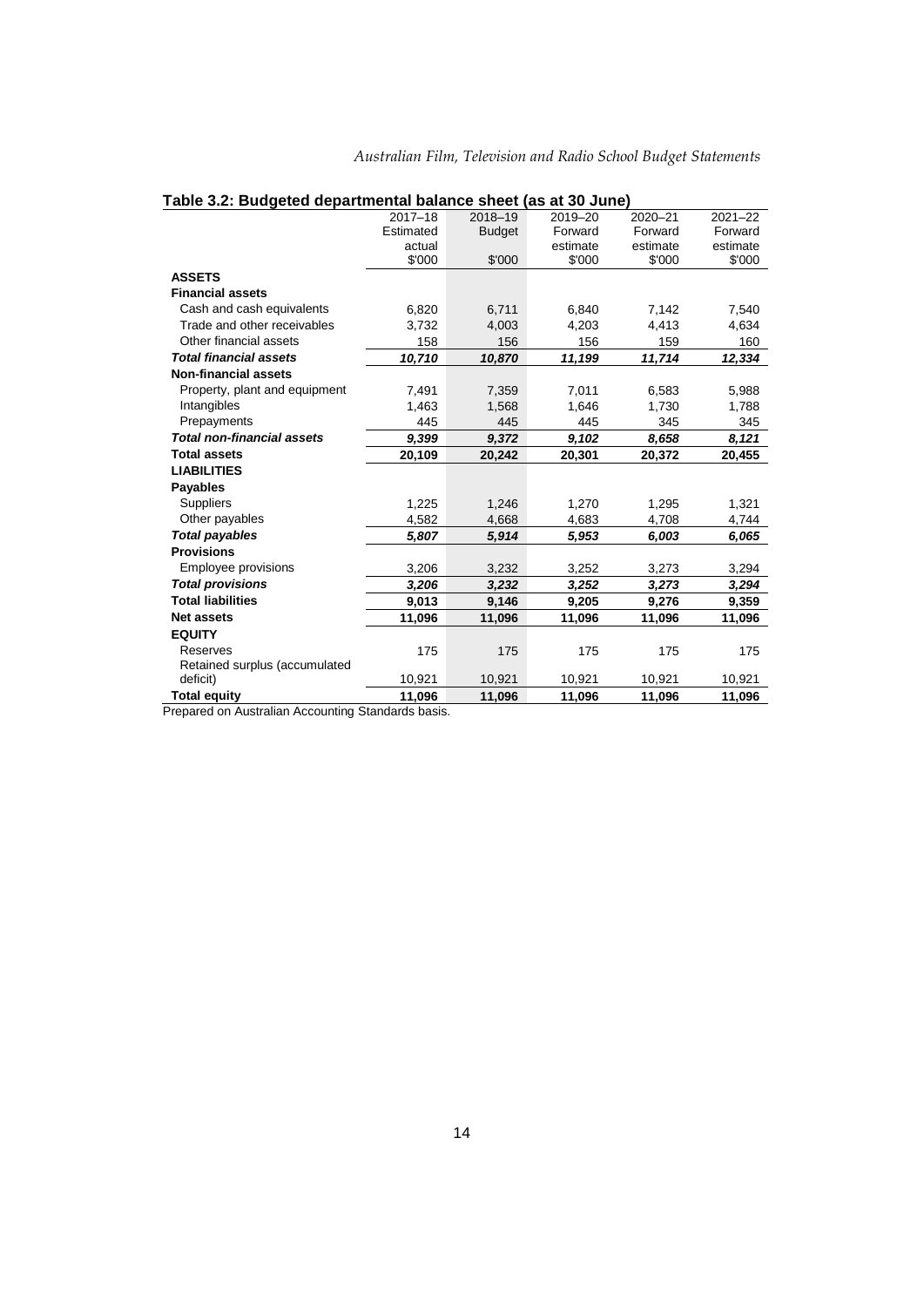|                                                | Retained | Asset       | Total  |
|------------------------------------------------|----------|-------------|--------|
|                                                | earnings | revaluation | equity |
|                                                |          | reserve     |        |
|                                                | \$'000   | \$'000      | \$'000 |
| Opening balance as at 1 July 2018              |          |             |        |
| Balance carried forward from previous period   | 10,921   | 175         | 11,096 |
| <b>Adjusted opening balance</b>                | 10,921   | 175         | 11,096 |
| Estimated closing balance as at 30 June 2019   | 10.921   | 175         | 11,096 |
| Closing balance attributable to the Australian |          |             |        |
| Government                                     | 10.921   | 175         | 11,096 |
| .                                              |          |             |        |

## **Table 3.3: Departmental statement of changes in equity—summary of movement (Budget year 2018–19)**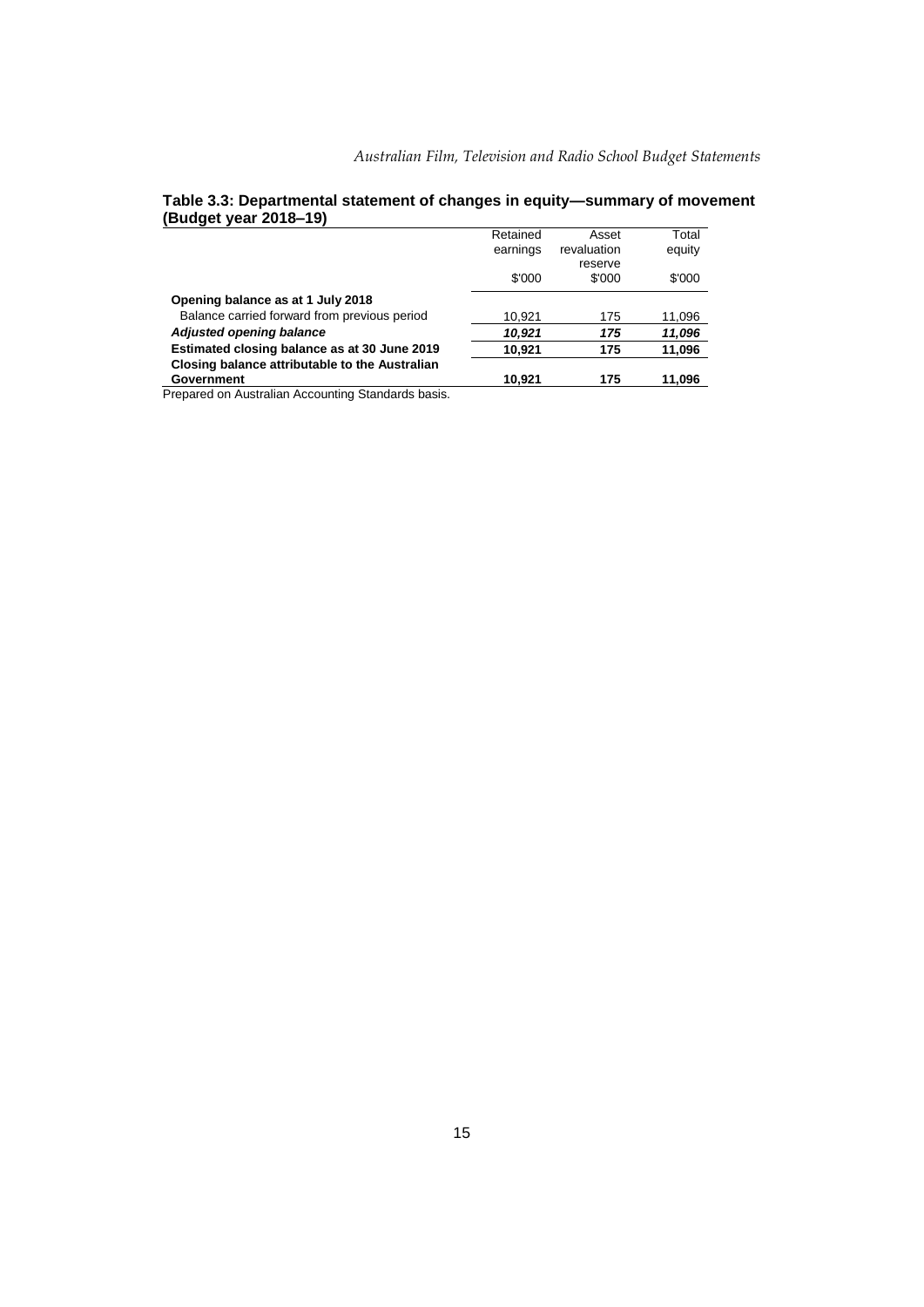| $2017 - 18$ | 2018-19         | 2019-20         | 2020-21                            | $2021 - 22$                 |
|-------------|-----------------|-----------------|------------------------------------|-----------------------------|
| Estimated   | <b>Budget</b>   | Forward         | Forward                            | Forward                     |
| actual      |                 |                 |                                    | estimate                    |
|             |                 |                 |                                    | \$'000                      |
|             |                 |                 |                                    |                             |
|             |                 |                 |                                    |                             |
| 22,683      | 22,584          | 22,627          | 22,825                             | 23,005                      |
|             |                 |                 |                                    |                             |
| 8,563       | 9,629           | 10,229          | 10,659                             | 11,067                      |
| 138         | 135             | 135             | 135                                | 135                         |
| 1,482       | 1,555           | 1,485           | 1,619                              | 1,540                       |
| 72          | 60              | 60              | 60                                 | 60                          |
| 32,938      | 33,963          | 34,536          | 35,298                             | 35,807                      |
|             |                 |                 |                                    |                             |
| 18,940      | 19,471          | 19,769          | 20,065                             | 20,389                      |
| 11,968      | 12,438          | 12,680          | 12,929                             | 13,183                      |
| 30,908      | 31,909          | 32,449          | 32,994                             | 33,572                      |
|             |                 |                 |                                    |                             |
| 2,030       | 2,054           | 2,087           | 2,304                              | 2,235                       |
|             |                 |                 |                                    |                             |
|             |                 |                 |                                    |                             |
|             |                 |                 |                                    |                             |
| 21          |                 |                 |                                    |                             |
| 21          | -               |                 |                                    |                             |
|             |                 |                 |                                    |                             |
|             |                 |                 |                                    |                             |
| 2,636       | 2,163           | 1,958           | 2,002                              | 1,837                       |
| 2,636       | 2,163           | 1,958           | 2,002                              | 1,837                       |
|             |                 |                 |                                    |                             |
| (2,615)     | (2, 163)        | (1,958)         | (2,002)                            | (1,837)                     |
|             |                 |                 |                                    |                             |
| (585)       | (109)           |                 | 302                                | 398                         |
|             |                 |                 |                                    |                             |
|             |                 |                 |                                    | 7,142                       |
|             |                 |                 |                                    |                             |
| 6,820       | 6,711           | 6,840           | 7,142                              | 7,540                       |
|             | \$'000<br>7,405 | \$'000<br>6.820 | estimate<br>\$'000<br>129<br>6,711 | estimate<br>\$'000<br>6.840 |

## **Table 3.4: Budgeted departmental statement of cash flows (for the period ended 30 June)**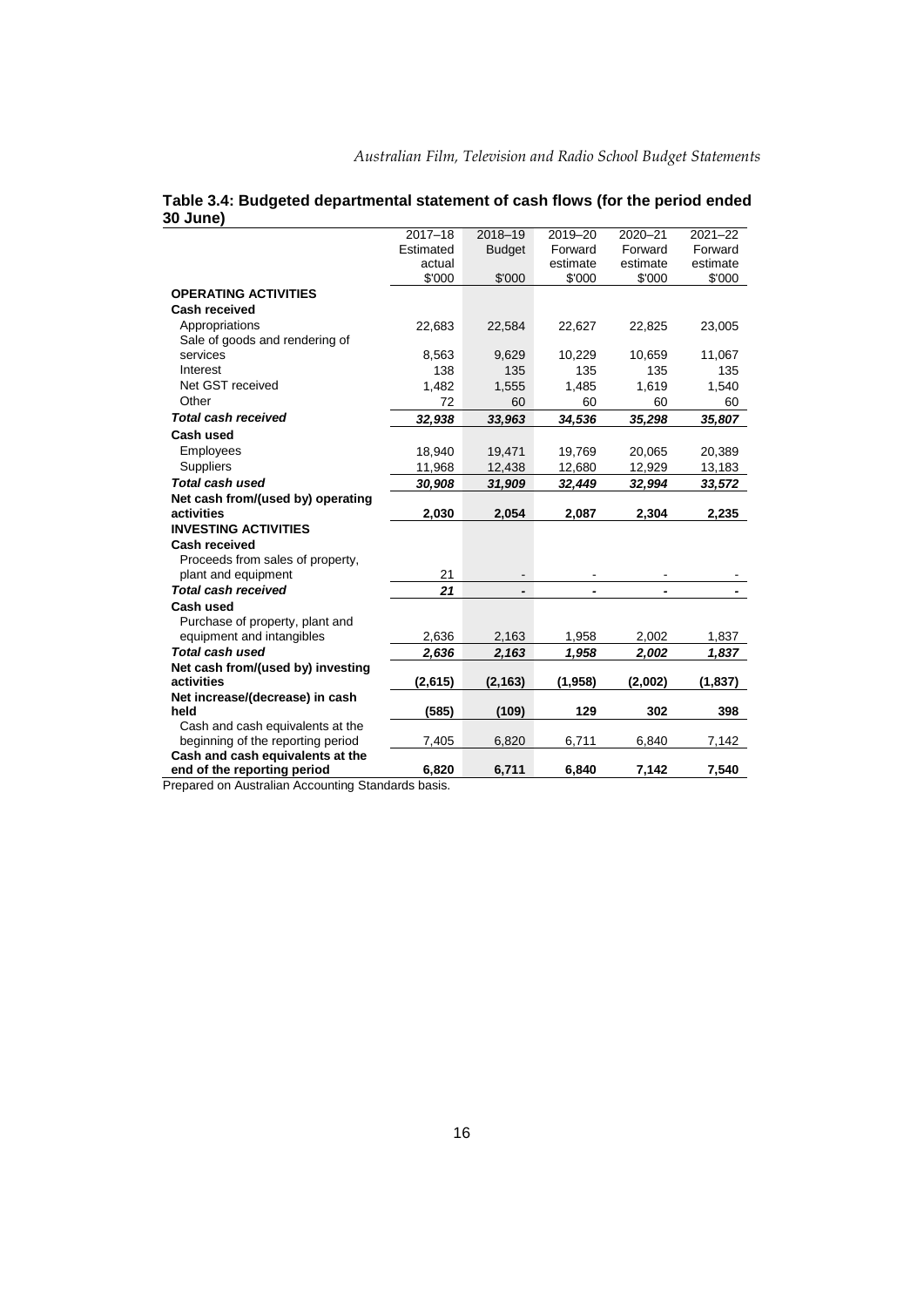| Australian Film, Television and Radio School Budget Statements |  |  |  |  |  |
|----------------------------------------------------------------|--|--|--|--|--|
|----------------------------------------------------------------|--|--|--|--|--|

| rable 3.5. Departmental capital budget statement (for the period ended 30 June)           |             |               |          |                   |                            |
|-------------------------------------------------------------------------------------------|-------------|---------------|----------|-------------------|----------------------------|
|                                                                                           | $2017 - 18$ | 2018-19       | 2019-20  | 2020-21           | $2021 - 22$                |
|                                                                                           | Estimated   | <b>Budget</b> | Forward  | Forward           | Forward                    |
|                                                                                           | actual      |               | estimate | estimate          | estimate                   |
|                                                                                           | \$'000      | \$'000        | \$'000   | \$'000            | \$'000                     |
| <b>PURCHASE OF NON-FINANCIAL</b><br><b>ASSETS</b>                                         |             |               |          |                   |                            |
| Funded internally from departmental<br>resources <sup>(a)</sup>                           | 2.396       | 1,966         | 1.780    | 1,820             | 1,670                      |
| <b>TOTAL</b>                                                                              | 2.396       | 1.966         | 1.780    | 1.820             | 1,670                      |
| <b>RECONCILIATION OF CASH USED</b><br>TO ACQUIRE ASSETS TO ASSET<br><b>MOVEMENT TABLE</b> |             |               |          |                   |                            |
| Total purchases                                                                           | 2.396       | 1,966         | 1.780    | 1,820             | 1,670                      |
| Total cash used to acquire assets                                                         | 2.396       | 1.966         | 1.780    | 1.820             | 1.670                      |
| (a) Eunded from annual annonriations and may include donations                            |             |               |          | and contributions | $\alpha$ ifte<br>internall |

| Table 3.5: Departmental capital budget statement (for the period ended 30 June) |
|---------------------------------------------------------------------------------|
|---------------------------------------------------------------------------------|

(a) Funded from annual appropriations and may include donations and contributions, gifts, internally developed assets, and proceeds from sale of assets.